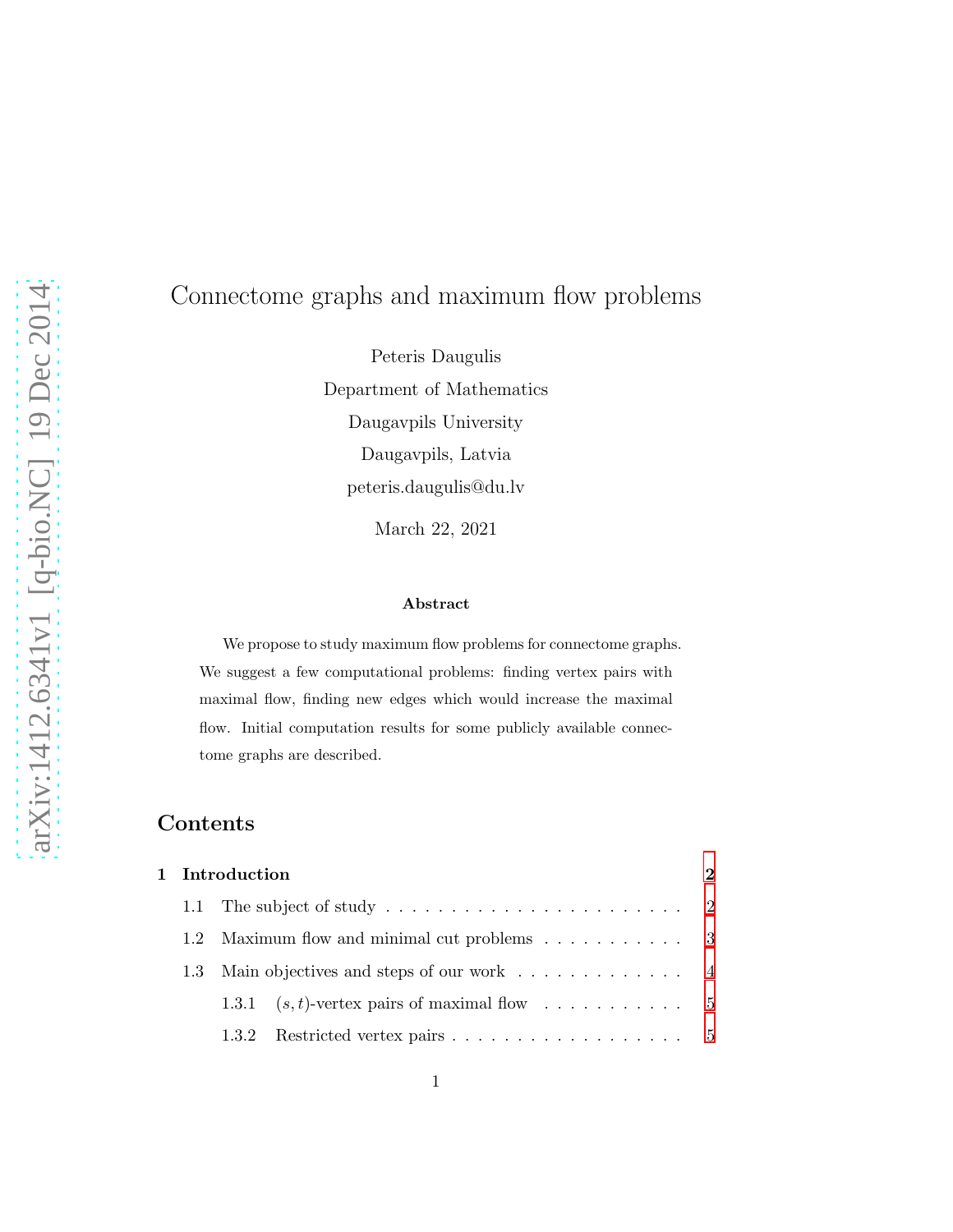|         |     |              | 1.3.3 Adding edges which increase maximal flow 5                        |                |  |  |  |
|---------|-----|--------------|-------------------------------------------------------------------------|----------------|--|--|--|
|         |     |              |                                                                         |                |  |  |  |
| $2^{-}$ |     | Main results |                                                                         |                |  |  |  |
|         |     |              | 2.1 Definintions - vertex pairs with special properties $\dots \dots$ 6 |                |  |  |  |
|         |     |              |                                                                         |                |  |  |  |
|         |     |              |                                                                         | $\overline{7}$ |  |  |  |
|         |     |              |                                                                         |                |  |  |  |
|         |     | 2.2.3        |                                                                         |                |  |  |  |
|         |     |              |                                                                         |                |  |  |  |
|         |     | 2.2.5        |                                                                         |                |  |  |  |
|         |     | 2.2.6        |                                                                         |                |  |  |  |
|         |     | 2.2.7        |                                                                         |                |  |  |  |
|         | 2.3 |              |                                                                         |                |  |  |  |

# <span id="page-1-1"></span><span id="page-1-0"></span>1 Introduction

### 1.1 The subject of study

Connectome graphs are discrete mathematical models used for modelling nervous systems on different scales, see [\[4\]](#page-10-0), [\[7\]](#page-10-1), [\[8\]](#page-10-2). On the microscale level these graphs are special cases of cell graphs, see [\[1\]](#page-10-3) for an example of cell graph application in tumour tissue modelling. On mesoscale and macroscale levels connectome graphs are essentially quotient graphs of microscale cell graphs. In this paper we do not deal with connectome scale and other modelling issues, we are interested only in applications of graph-theoretic concepts and algorithms. Connectome graph edges may be directed, undirected and weighted (labelled). We consider only the directed graph structure of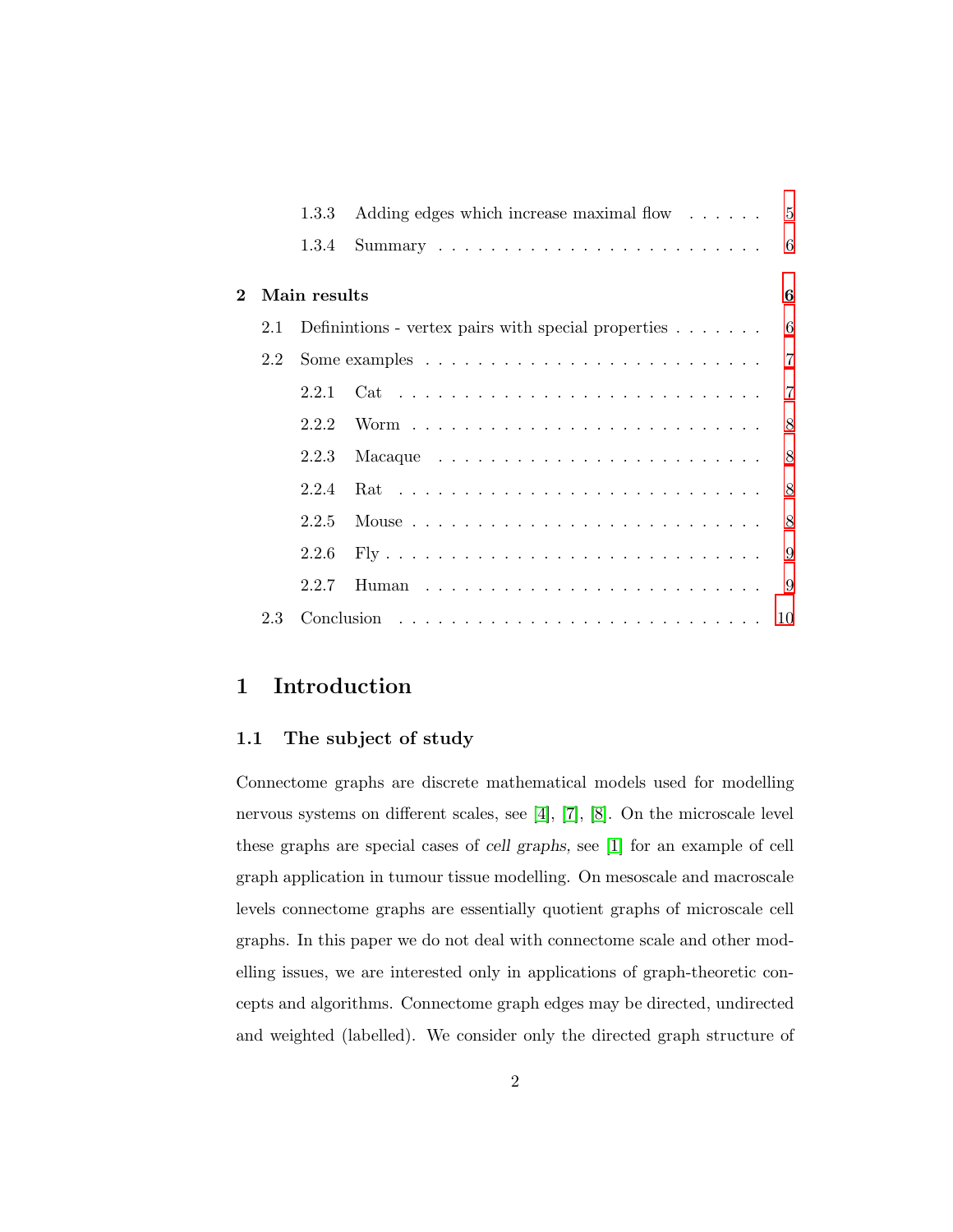connectomes, each edge is assigned a fixed weight. We use data available at http://www.openconnectomeproject.org, [\[5\]](#page-10-4), and connectome.pitgroup.org, [\[6\]](#page-10-5).

### <span id="page-2-0"></span>1.2 Maximum flow and minimal cut problems

We assume that the reader is familiar with basic definitions of graph theory, see [\[3\]](#page-10-6). We consider connectome graphs as being directed loopless graphs. We remind the basic facts about maximum flow and minimal cut problems, see [\[2\]](#page-10-7). Let  $\mathcal{N} = (V, E, c)$  be a network - V is a finite set,  $E \subseteq V \times V$ ,  $c: V \times V \to \mathbb{R}^+$  - the edge capacity function such that  $c(u, v) > 0$  iff  $(u, v) \in E$ ,  $c(u, v) = c(v, y)$ . Let  $s, t \in V$ , a  $(s, t)$ -flow from s to t (singlesource and single-target flow) is a function  $f_{s,t}: E \to \mathbb{R}^+ \cup \{0\}$  satisfying 2 conditions:

- 1) capacity constraints :  $-0 \le f_{s,t}(u, v) \le c(u, v)$ ,
- 2) conservation constraints : if  $v \neq s$  and  $v \neq t$  then

$$
\sum_{u \in \Gamma_-(v)} f_{s,t}(u,v) = \sum_{w \in \Gamma_+(v)} f_{s,t}(v,w).
$$

The value of a flow  $f_{s,t}$  is defined as

$$
\Phi(f_{s,t}) = \sum_{u \in \Gamma_+(s)} f_{s,t}(s,u) = \sum_{v \in \Gamma_-(t)} f_{s,t}(v,t).
$$

Denote the set of all  $(s, t)$ -flows by  $F(\mathcal{N}, s, t)$ . Given a network  $\mathcal N$  and two vertices  $s, t$  the maximum flow problem is concerned with finding

$$
M(\mathcal{N}, s, t) = \max_{f_{s,t} \in F(\mathcal{N}, s, t)} \Phi(f_{s,t}).
$$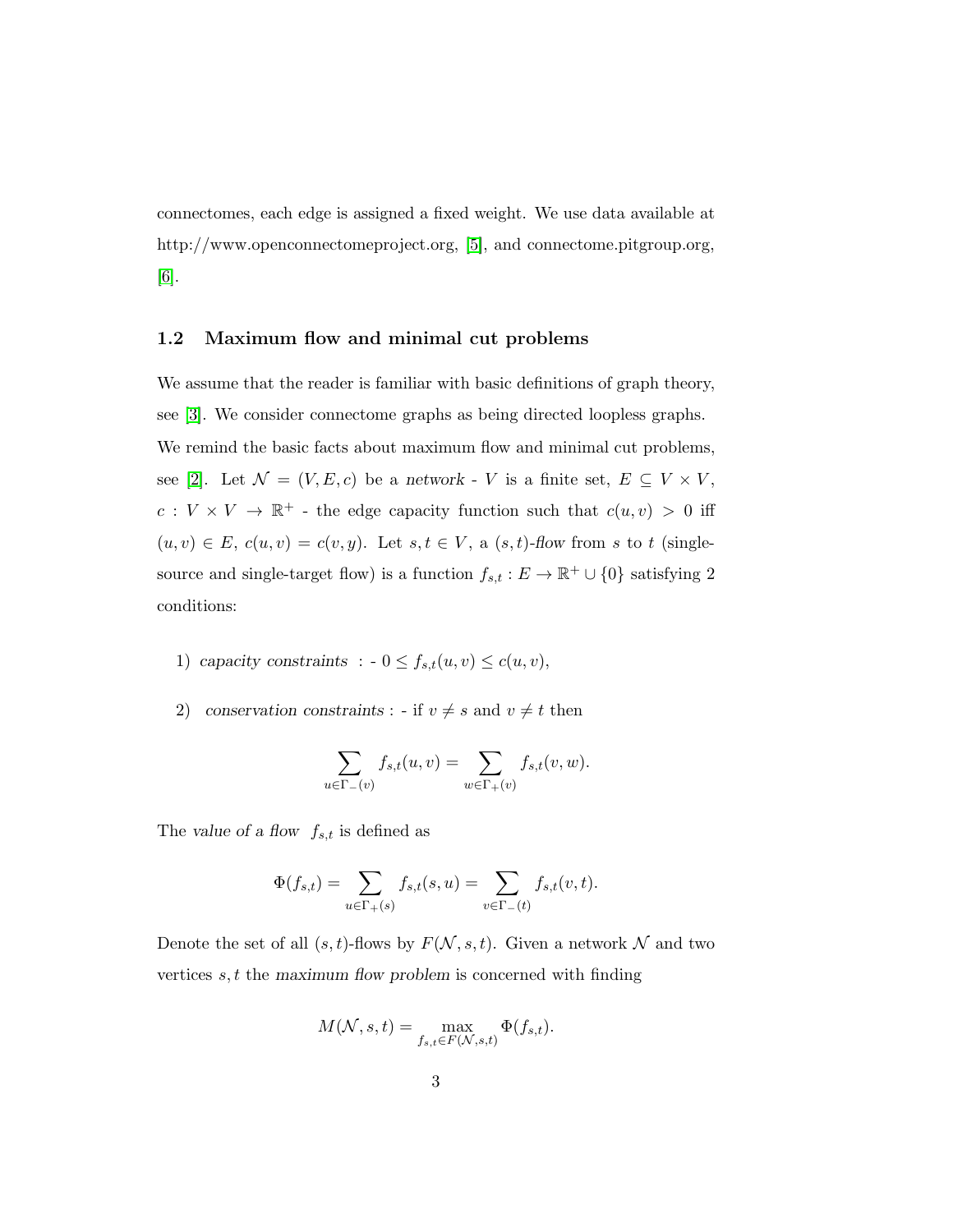If s and t are in different weakly connected components of N, then  $M(N, s, t)$  = 0. Computational complexity of algorithms implemented in computer algebra systems for solving the maximum flow problem is polynomial (at most cubic) in |V| and  $|E|$ .

Let S, T be a partition of V. An edge  $(u, v)$  is a  $(S, T)$ -forward edge if  $u \in S$ and  $v \in T$ . An edge  $(u, v)$  is a  $(S, T)$ -backward edge if  $u \in T$  and  $v \in S$ .  $C \subseteq E$  is a  $(s,t)$ -cut if there are  $S,T$  such that C is a union of  $(S,T)$ forward and  $(S, T)$ -backward edges. The capacity of a  $(s, t)$ -cut is the sum of capacities of all forward edges. A classical result is the Max-Flow Min-Cut Theorem due to L.Ford and D.Fulkerson - the maximal value of a  $(s, t)$ -flow is equal to the minimal capacity of a  $(s, t)$ -cut.

Apart from single-source and single-target flows one can also study flows having multiple sources and targets.

### <span id="page-3-0"></span>1.3 Main objectives and steps of our work

We propose to consider directed connectome graphs as networks and study maximum flow problems of these networks. Although maximum flow problems originated in the transportation network science, it makes sense to consider this problem in biological discrete-mathematical models, e.g. in blood flow or signal flow modelling. In the case of connectomes we could hypothesize that directed connectome edges conduct flows of some sygnals or other activities. We will consider unweighted directed connectome graphs and assume that each directed edge has capacity 1. In such a case a maximum  $(s, t)$ -flow can be interpreted in terms of basic graph-theoretic concepts - it is a maximal set of directed edge-disjoint  $(s, t)$ -paths. Its possible relevance in modelling of nervous systems can be based on an assumption that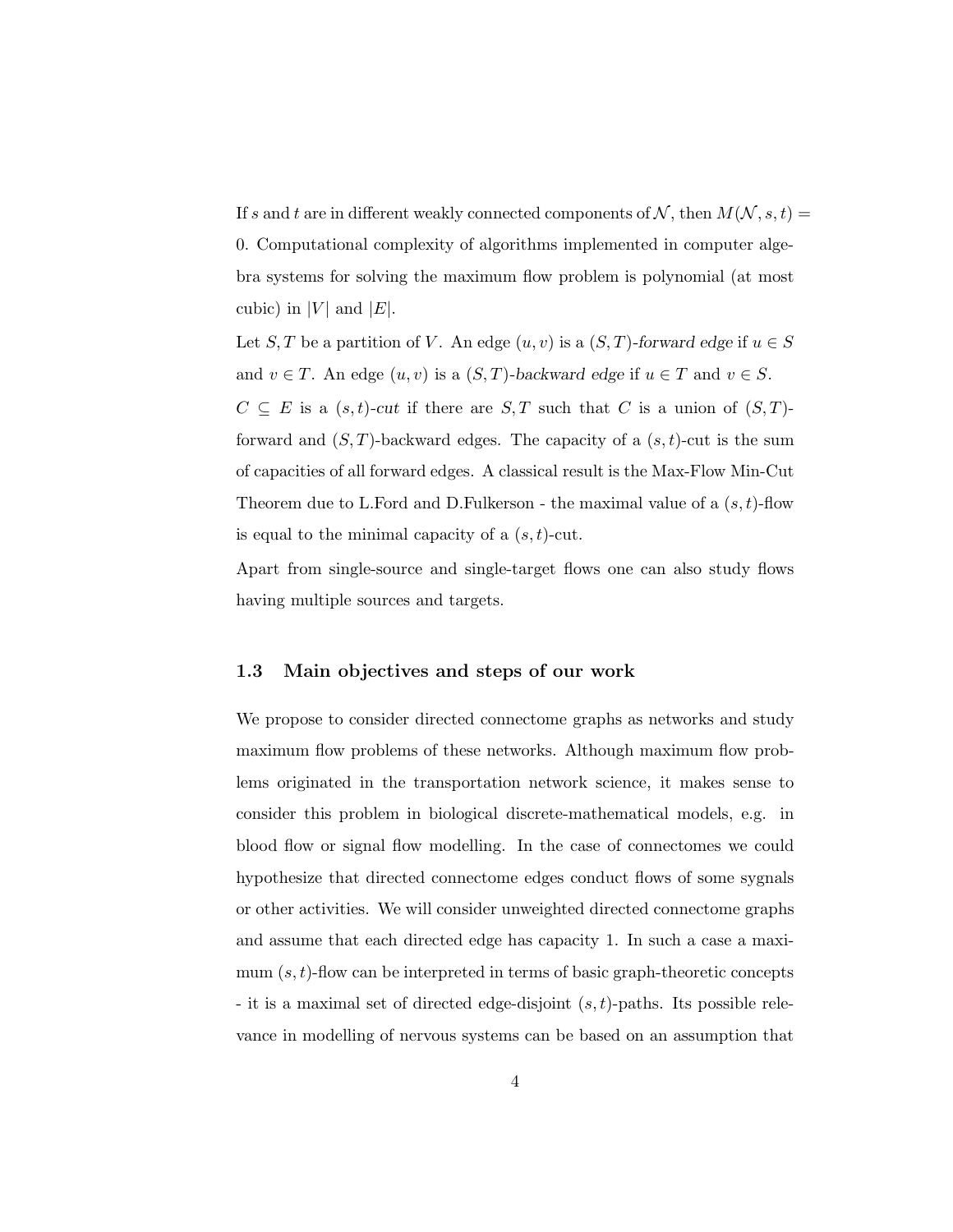a connection (edge) of a connectome graph can not be involved in more than one sygnalling/activity process at a time.

<span id="page-4-0"></span>We now describe some research direction involving maximum flow problems.

### 1.3.1  $(s, t)$ -vertex pairs of maximal flow

Given a network  $\mathcal N$  we can pose the problem of finding source-target vertex pairs admitting a flow with the maximal possible flow value, we call such vertex pairs extremal pairs. Assuming that flows have some biological interpretation, extremal pairs would show optimal flow directions. We can also compare maximal and average flow values.

### <span id="page-4-1"></span>1.3.2 Restricted vertex pairs

Given a source vertex  $s$  and a target vertex  $t$  we have that

$$
M(\mathcal{N}, s, t) \le \min(\deg^+(s), \deg^-(t)).
$$

Vertex pairs with strict inequality have, in some sense, redundant outgoing and ingoing edges. We can start looking for such vertex pairs and interpret them in terms of the connectome graph structure.

### <span id="page-4-2"></span>1.3.3 Adding edges which increase maximal flow

The ultimate goal of brain studies is to improve and develop the human brain, make it more efficient and complex. Any advance in mathematical modelling of the brain must be screened with respect to this goal. Studying maximal flows in connectome graphs and assuming that flows are important we can ask the following initial questions: 1) what new (extra) edges would increase the maximal flow? which edges are redundant ? 2) how can we add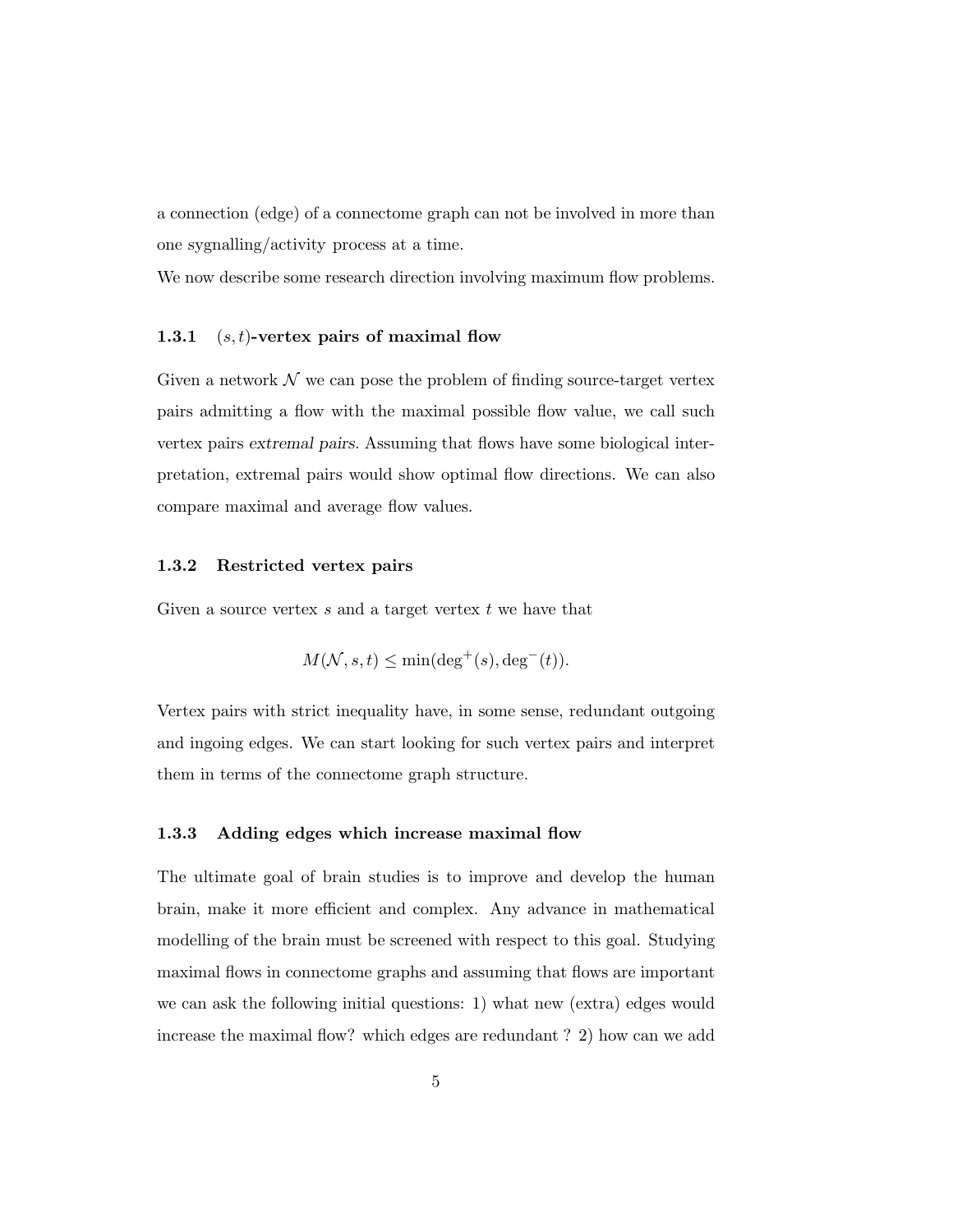an extra vertex and some new edges to maximize the maximal flow? which vertices are redundant? In the simplest model when all edges have capacity 1, an extra edge can increase the maximal flow by at most 1 (an edge of capacity c increases the maximal flow by at most c). Thus, concerning the extra edge problem, we can only look for nonadjacent vertex pairs  $(a, b)$  such that the extra edge  $(a, b)$  would increase the flow by 1.

### <span id="page-5-0"></span>1.3.4 Summary

The main objective of our work is to advertise the suggestion to study maximum network problems for connectome graphs, present some initial computations:

- 1) find maximal flows of connectomes and special vertex pairs,
- <span id="page-5-1"></span>2) find vertex pairs which would define extra edges increasing the maximal flow.

## <span id="page-5-2"></span>2 Main results

### 2.1 Definintions - vertex pairs with special properties

 $\mathcal{N} = (V, E, c)$  a network.

Definition 2.1.1. An (ordered) pair  $(a, b)$  is called an extremal N-pair if

$$
M(\mathcal{N}, a, b) = \max_{s, t \in V} M(\mathcal{N}, s, t).
$$

Definition 2.1.2.  $\max_{s,t \in V} M(N, s, t)$  is called the maximum flow  $M(N)$  of  $N$ . The average flow of a network N is defined as  $\frac{M(N)}{|P|}$ , where  $P = \{(s, t) | s, t \in$  $V, s \neq t$ .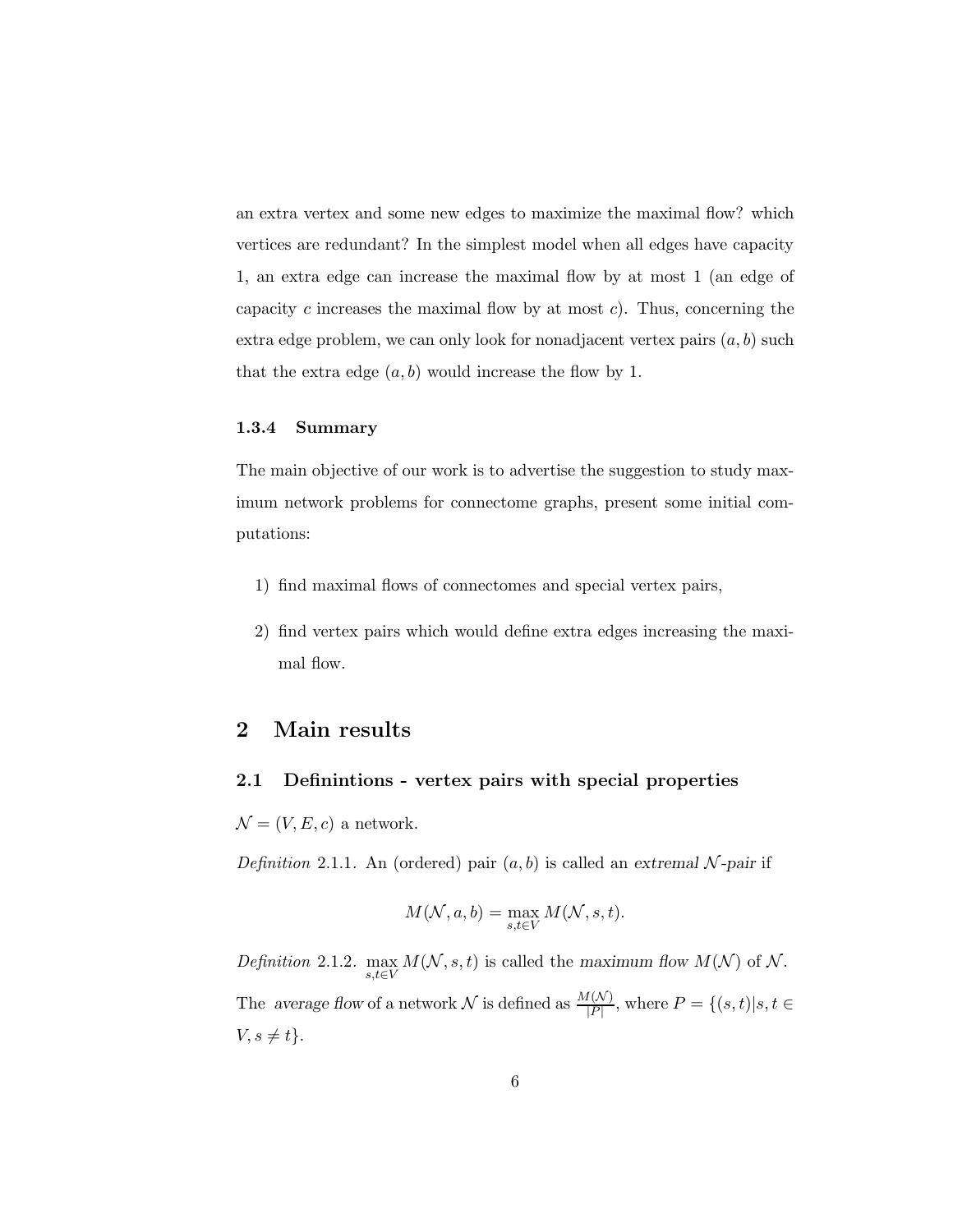Definition 2.1.3.

Definition 2.1.4. An (ordered) pair  $(a, b)$  is called an restricted N-pair with difference d if

$$
M(\mathcal{N}, a, b) < \min(\deg^+(a), \deg^-(b))
$$

and  $d = M(\mathcal{N}, a, b) - \min(\deg^+(a), \deg^-(b)).$ 

Definition 2.1.5. An (ordered) pair  $(a, b)$  is called a flow-increasing N-vertex pair, if  $(a, b) \notin E$  and

$$
M(\mathcal{N} + (a, b)) > M(\mathcal{N}).
$$

### <span id="page-6-0"></span>2.2 Some examples

In this subsection we describe some of our computational results related to (single-source and single target) flows, extremal and flow-increasing vertex pairs in connectome graphs. Some numerical answers are rounded. For connectome graphs with number of vertices not exceeding 2000 the maximum flow, extremal pairs can be found on a standard laptop computer. The flowincreasing edge problem is computationally more time consuming, we have only solved it for connectomes of at most 50 vertices.

Considering a connectome network  $(N, V, c)$  we assume that each edge has capacity 1.

### <span id="page-6-1"></span>2.2.1 Cat

Filename - Mixed.species brain 1.graphml, available at

http://www.openconnectomeproject.org.

Graph description - strongly connected graph with 65 vertices and 1139 edges, underlying undirected graph has vertex connectivity 6, diameter 3, radius 2, center has 23 vertices, minimal degree 3, maximal degree 45.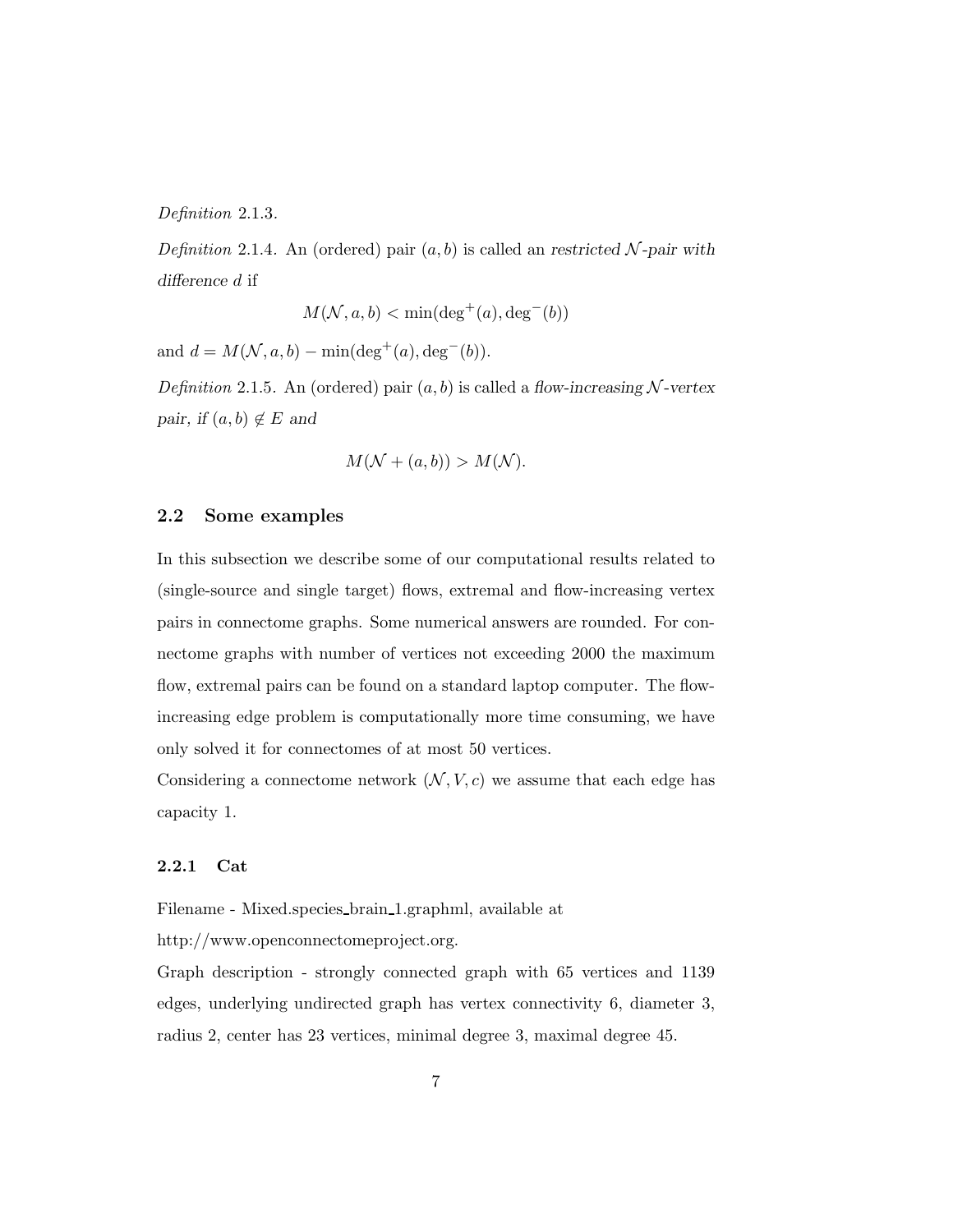Maximal flow is 40, average flow  $\sim$  12. There is one extremal vertex pair -(53, 59) (file vertex numbering preserved).

### <span id="page-7-0"></span>2.2.2 Worm

There are 3 connectomes for C.elegans and P.pacificus available at http://www.openconnectomeproject.org. Connectomes are not strongly connected. Maximal flow list - 57, 9, 9. Average flow list - 6.5, 0.5, 0.5. Number of extremal vertex pairs - 5, 3, 2. Many extremal pairs have one common vertex.

<span id="page-7-1"></span>Most flow-increasing vertex pairs are of form  $(n, c)$  for a fixed c.

### 2.2.3 Macaque

There are 4 connectomes for Rhesus macaque available at http://www.openconnectomeproject.org. Maximal flow list - 11, 28, 29, 69. Average flow list  $-1, 1, 9, 9$ . Number of extremal vertex pairs from 1 to several hundreds. Many extremal pairs have one common vertex.

### <span id="page-7-2"></span>2.2.4 Rat

There are 3 connectomes for Rattus norvegicus available at http://www.openconnectomeproject.org. Maximal flow list - 472, 493, 496. Average flow list - 25, 20, 17. Number of extremal vertex pairs - 2, 1, 6. Many extremal pairs have one common vertex.

### <span id="page-7-3"></span>2.2.5 Mouse

There are 4 connectomes for mouse available at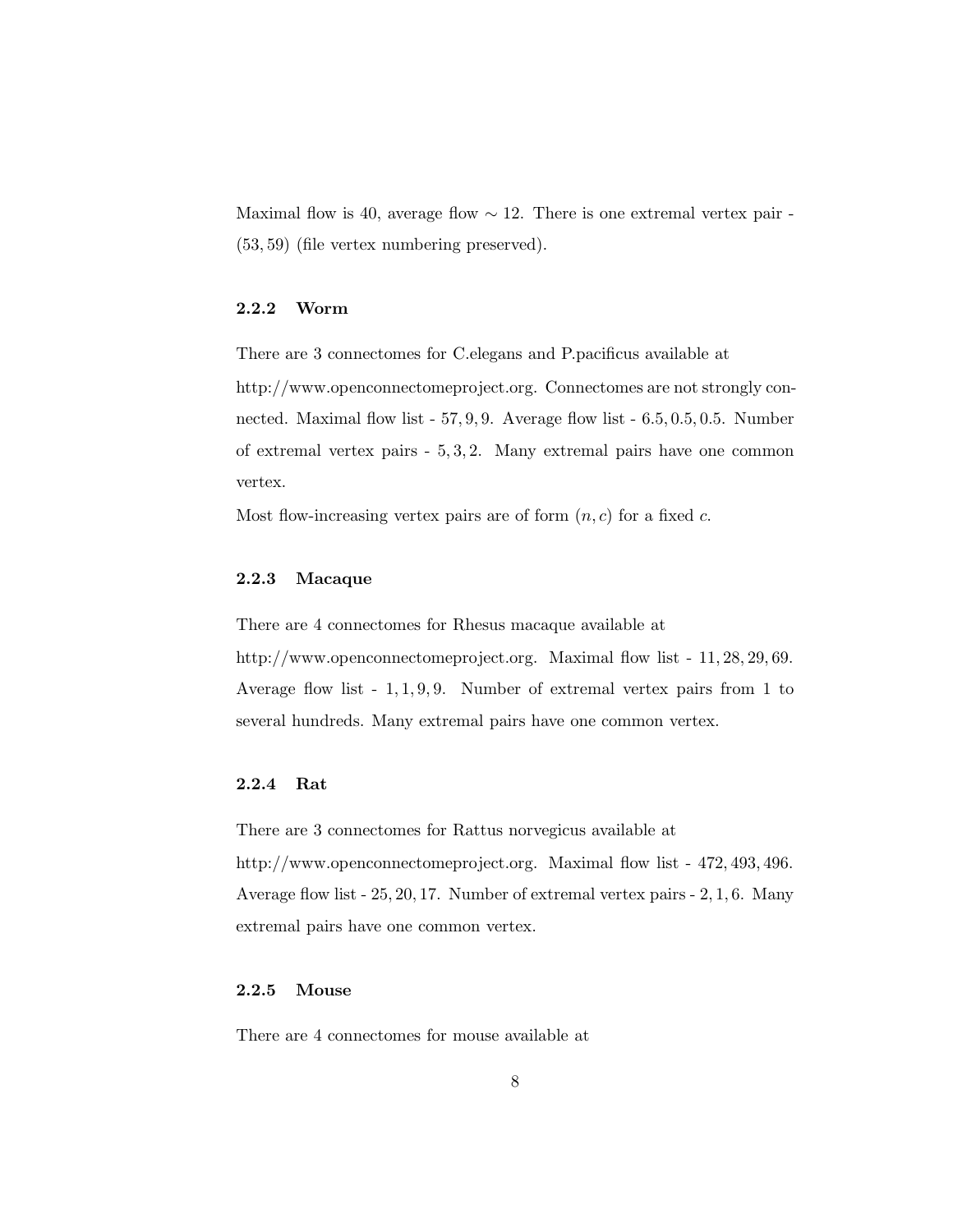http://www.openconnectomeproject.org, the maximal graph has 1123 vertices. Maximal flow list - 2, 2, 140, 540. Average flow list - 0.001, 0.1, 80, 0.01. Number of extremal vertex pairs - from 1 to 6. Many extremal pairs have one common vertex.

For one small connectome (29 vertices) most flow-increasing vetex pairs are of form  $(n, c)$ , for a fixed c.

### <span id="page-8-0"></span>2.2.6 Fly

Filename - drosophila medulla 1.graphml, available at

http://www.openconnectomeproject.org. Graph description - 1781 vertices and 9735 edges, 996 strongly connected components - one with 785 vertices, one with 2 vertices, the other components trivial, underlying undirected graph is disconnected, has 6 connectivity components (one big component - 1770 vertices, connectivity 1, 265 cutvertices, diameter 6, radius 3, center has 1 vertex), minimal degree 1, maximal degree 927.

<span id="page-8-1"></span>Maximal flow - at least 100. Average flow  $\sim 10^{-6}$ .

### 2.2.7 Human

Human connectome graphs available at http://www.openconnectomeproject. org having about 800000 vertices can not be processed in reasonable time using our computing resources. An averaged human connectome graph example of size which can be processed by a laptop (1015 vertices) is available at connectome.pitgroup.org.

Graph description - 1015 vertices and 8507 edges, 1015 trivial strongly connected components (no nontrivial ones), underlying undirected graph is disconnected, has 84 connectivity components (one big component - 932 ver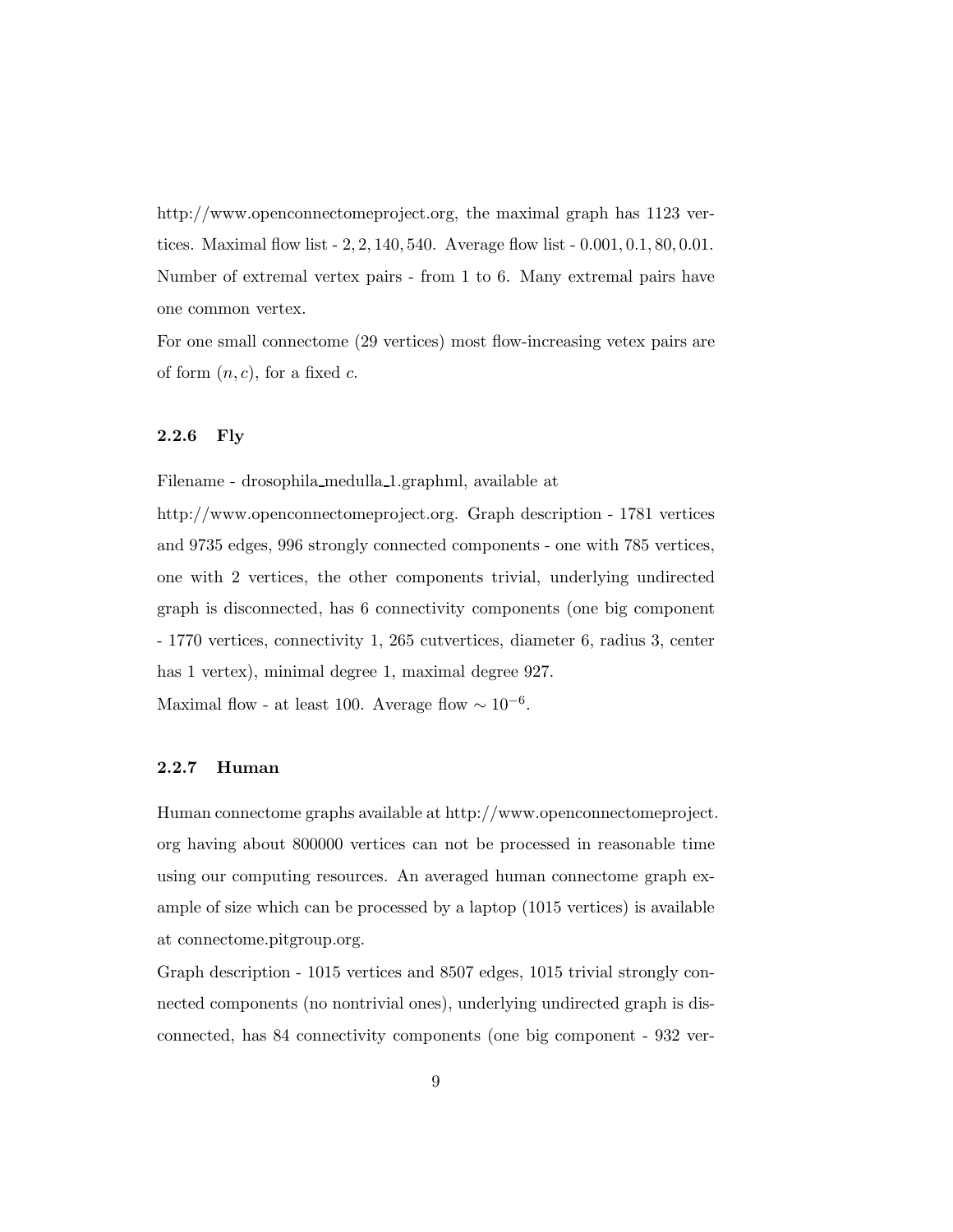tices), minimal degree 0, maximal degree 204.

Maximal flow - about 50. Average flow  $< 10^{-4}$ . Number of extremal vertex pairs is 1. Number of restricted vertex pairs is about 30000, all restricted pairs have difference  $d = -1$ .

### <span id="page-9-0"></span>2.3 Conclusion

We introduce study of maximal flow problems of connectome graphs and present some initial computation results. For graphs having about 2000 vertices it is possible to compute maximal flows and find extremal vertex pairs in several hours on a typical 2010s laptop computer. The problem of flow-increasing edges is more time consuming, graphs of about 50 vertices take several hours.

Some of our observations:

- 1) the maximal flow is significantly (by a factor of at least 10) larger than the average flow, the number of extremal  $(s, t)$ -vertex pairs is small  $(1$ in some cases);
- 2) for all graphs there are restricted vertex pairs;
- 3) for all graphs there are flow-increasing pairs, in many cases one vertex of flow-increasing pairs is fixed or belongs to a small subset of vertices.

Further work can be done in the following directions:

- 1) interpret the computational results in biological and modelling terms;
- 2) interpret the maximum flow and minimum cut problems for models on different scales, consider single and multiple source/target cases;